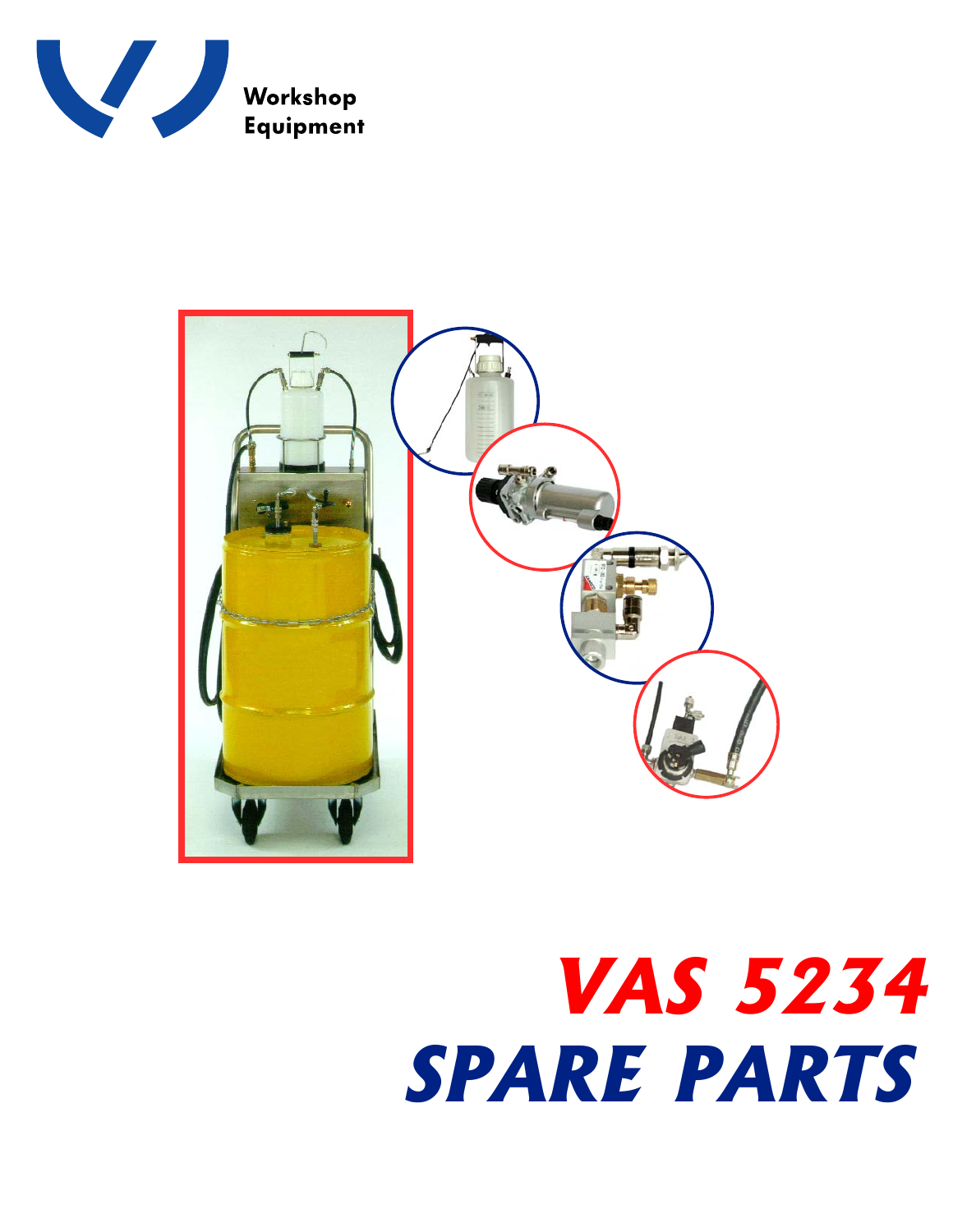| Part No.   | <b>Description</b>                                       | <b>Illustration</b> |
|------------|----------------------------------------------------------|---------------------|
| CRP1898015 | Adaptor Audi/VW/Seat                                     |                     |
| CRP1898017 | Adaptor Beetle Bus T1-T3 with Seal                       |                     |
| CRP1898018 | Adaptor Sharan/New Beetle with flexible<br>hose and seal |                     |
| CRP1898020 | Used fluid bottle with fitting and breather hose         |                     |
| CRP1898021 | <b>Suction Pipe</b>                                      |                     |
| CRP1898022 | <b>Return Pipe</b>                                       |                     |
| CRP1898023 | <b>Breather Hose Complete</b>                            |                     |
| CRP1898024 | Filter/Controller with Nipple and Seal                   |                     |
| CRP1898025 | Vacuum Unit                                              |                     |
| CRP1898026 | Shut Off Unit                                            |                     |
| CRP1898027 | Controller for 1 or 2 Bar Setting Complete               |                     |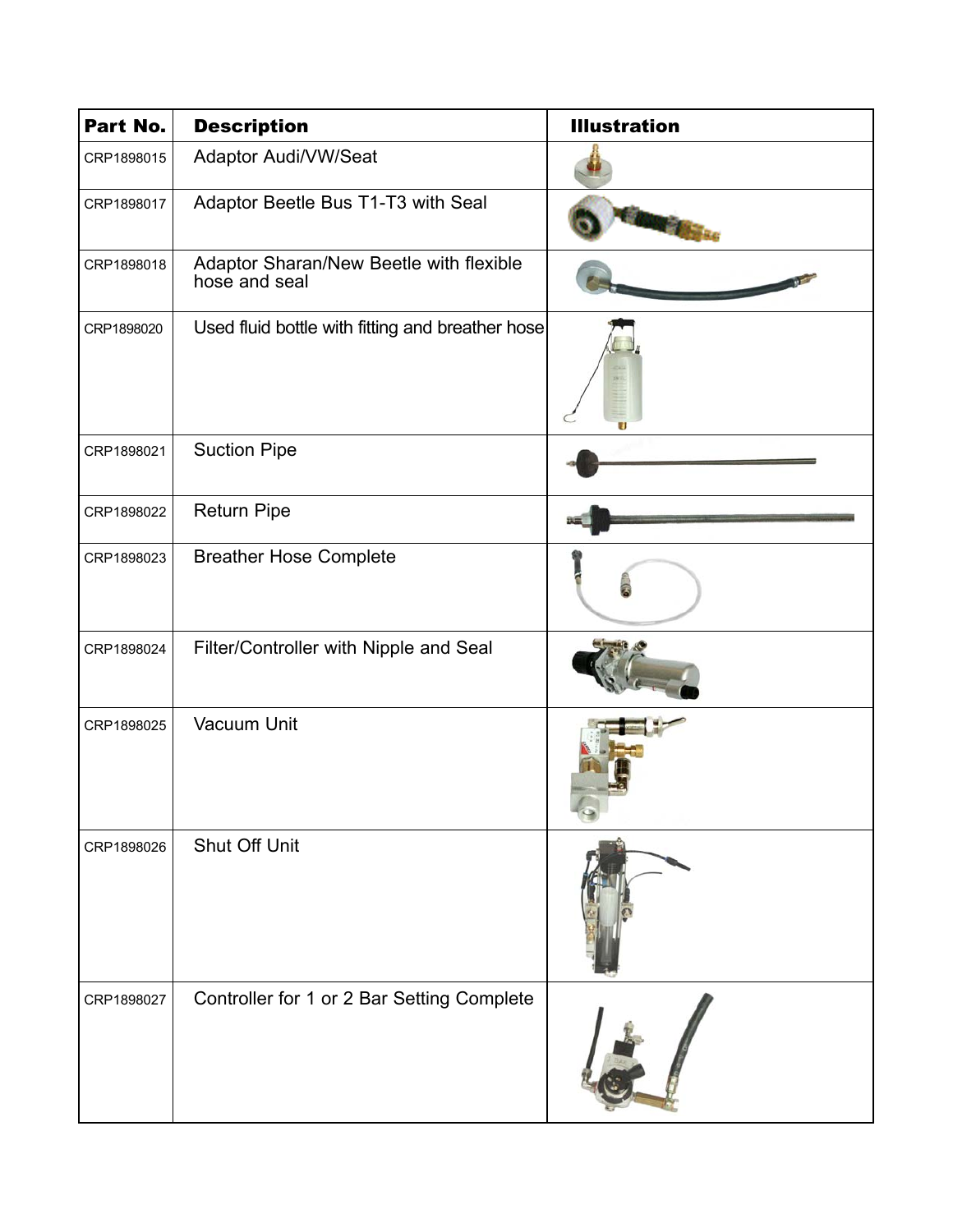| Part No.   | <b>Description</b>                                            | <b>Illustration</b> |
|------------|---------------------------------------------------------------|---------------------|
| CRP1898028 | <b>Sight Glass</b>                                            |                     |
| CRP1898029 | <b>Ball Valve with Hose</b>                                   |                     |
| CRP1898031 | Nipple for Adaptor and Self Check                             |                     |
| CRP1898032 | Suction hose with valve, adjusting screw<br>and seal          |                     |
| CRP1898033 | Spare hose 8x6 (1 meter)                                      |                     |
| CRP1898034 | Connecting Coupling w/L Piece for Hose 8x6                    |                     |
| CRP1898035 | Connecting Coupling w/Gasket for Filling<br>Hose              |                     |
| CRP1898039 | <b>Connector Complete</b>                                     |                     |
| CRP1898040 | Valve Body with Ball for Suction Hose                         |                     |
| CRP1898042 | 90° Connector w/Hose                                          |                     |
| CRP1898044 | 90° Connector w/o Hose                                        | <b>REGISTER</b>     |
| CRP1898045 | <b>Suction Nozzle Complete</b>                                |                     |
| CRP1898049 | Hollow Screw 1/8, T-Piece, Gasket,<br>Filling Hose Connection |                     |
| CRP1898052 | Pressure Regulating Valve w/Hollow<br>Screw & Gasket          |                     |
| CRP1898060 | Pump                                                          |                     |